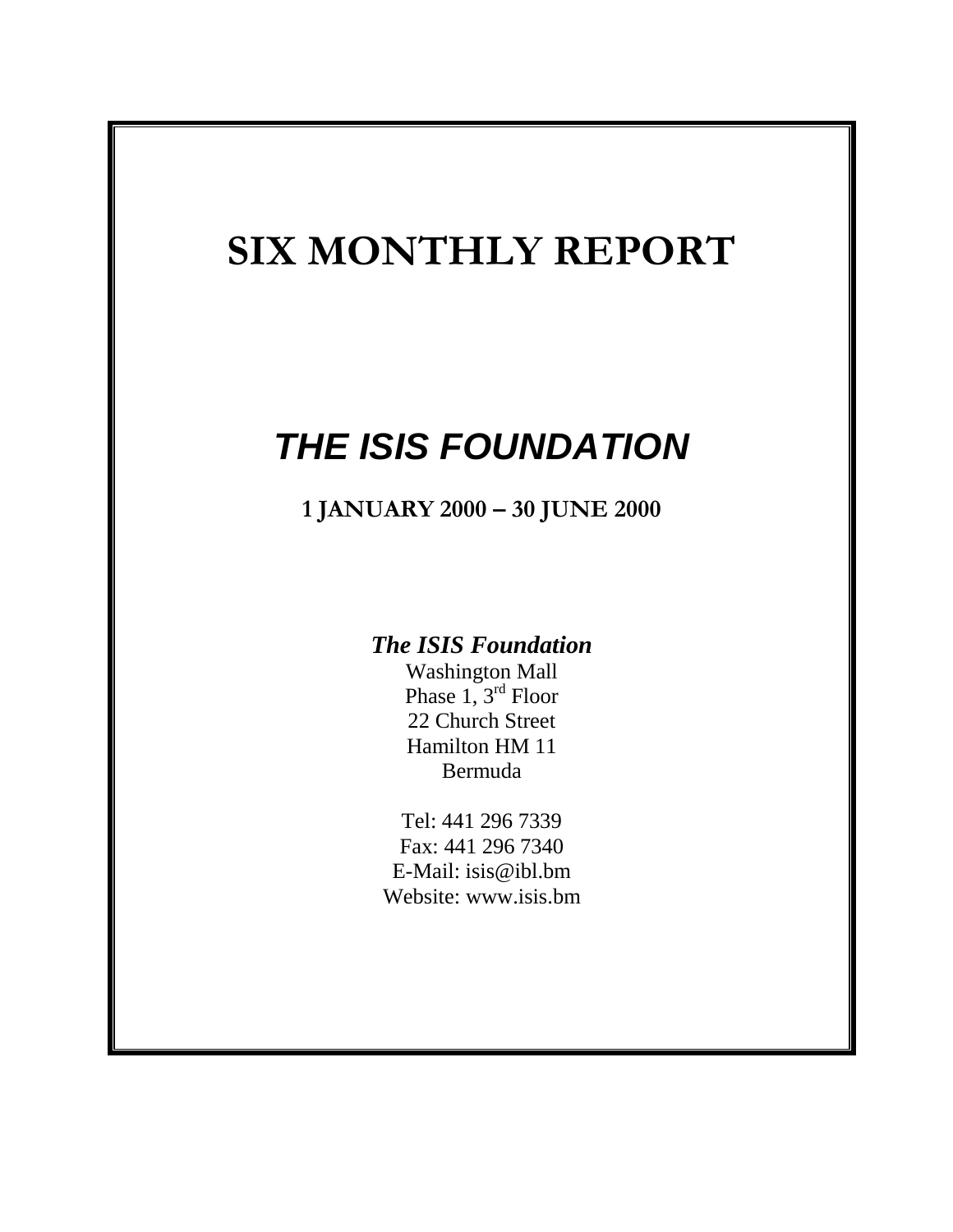# **Foreword**

According to the United Nations Development Programme (UNDP) reports of 1998 and 1999 socio-economic indicators point at an increasing disparity between rich and poor countries as well as between the people within the countries.

Poverty is not merely measured by a decline in income, but more importantly by a general absolute or relative degradation of the physical and socio-economic infrastructure, of which the health services are part. Not surprisingly, therefore, health indicators report stagnating or deteriorating health conditions for large proportions of the population in many countries.

Increasing disparity between rich and poor, the resulting marginalisation, and lack of equity threaten to undermine economic, social and political structures on a large scale.

It is generally agreed that this process needs to be stopped and reversed.

Worsening health services affect people in densely populated areas as well as those living in remote areas with already difficult access. The first group's lack of access is caused by socio economic and cultural factors, but remote populations simply lack the possibility to visit health facilities because of distance or other geographic barriers.

Remote populations are not the only ones without access to health services and not all remote populations are poor, but it goes without saying that remote people bear a disproportionate share of the burden.

The principle of equity includes that every child has the right to basic health care, including protection against vaccine preventable diseases. High-risk groups like remote populations deserve special attention to fulfill this goal.

#### **The** *ISIS* **niche**

*ISIS* seeks to address the above issues by reaching segments of the un-reached population that are too remote to be effectively reached by the present infrastructure of outreach primary health care services. This strategy is innovative in that it represents a radical rethinking of traditional approaches. The overall principle of the *ISIS* approach, whether it involves the improvement of the existing infrastructure or it entails new strategies, is that the community is involved in the design, as well as the execution of the plan. For *ISIS* to be successful, community involvement is indispensable.

*ISIS* is:

- working toward sustainability;
- introducing new technology in the regions;
- adding to the existing structures and sustainability created by USC Nepal in Nepal and Kiwoko Hospital in Uganda;
- filling the gap between government and local services.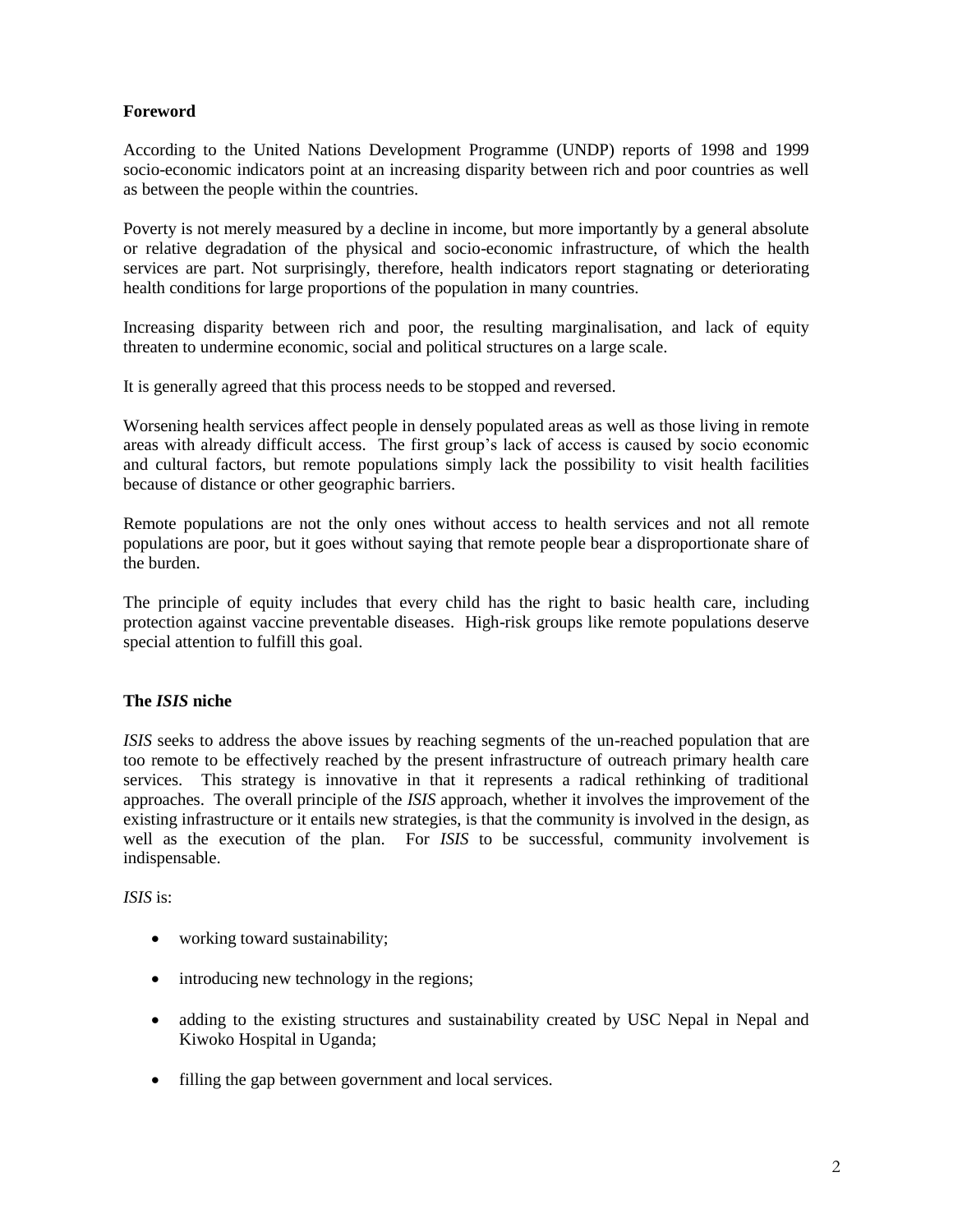## **SUMMARY OF PROGRESS TO DATE**

#### **1.1 The Uganda and Nepal Projects**

Detailed reports on each of the projects follow in Sections 2 and 3.

In summary, we are very pleased with our progress during the last six months in both Uganda and Nepal. Both our projects are moving forward on target, and we hope to expand each of these projects in the year ahead.

In **Uganda**, principal objectives achieved during the last six months have included:

- the completion of an Intensive Care Unit at the Kiwoko Hospital;
- funding of the leader of the Kiwoko Hospital community based health project Ssekidde Moses, to attend the Health Administration Diploma programme;
- neonatal resuscitation training for 30 Kiwoko Hospital staff;
- continued funding of a number of community-based health care workers at the Kiwoko Hospital; and
- continued daily use of the four-wheel drive vehicle as a mobile clinic in the outreach health care programme.

*The ISIS Foundation's* achievements in **Humla, Nepal,** in the last six months have also been pleasing. We have:

- in partnership with the local community, funded the rebuilding of the Yalbang local school, which is now nearing completion;
- been negotiating on several potential joint ventures with highly regarded local service providers, in order to maximise the delivery of health care services in the region. We anticipate that a Memorandum of Understanding will be signed between *The ISIS Foundation* and USC Nepal in July 2000, to outline the terms of a joint relationship with respect to establishing a health project in the area.
- procured a visit by Nola Henry (a registered nurse) to the Nepal project during May and June 2000. Nola spent one month up in the Himalayas visiting the project site with USC Nepal and provided a detailed report on the current state of health in Humla.

# **1.2 Donations**

We have received donations and commitments totalling approximately US\$480,326 to date. Of this amount, \$288,235 is earmarked for the Uganda Project, \$101,068 for the Nepal Project, and \$91,023 for general expenses relating to either project.

*ISIS Limited*, the profit-making company established by the same three partners who set up *The ISIS Foundation*, has paid \$268,152 in administration costs for *The ISIS Foundation* to date. *ISIS*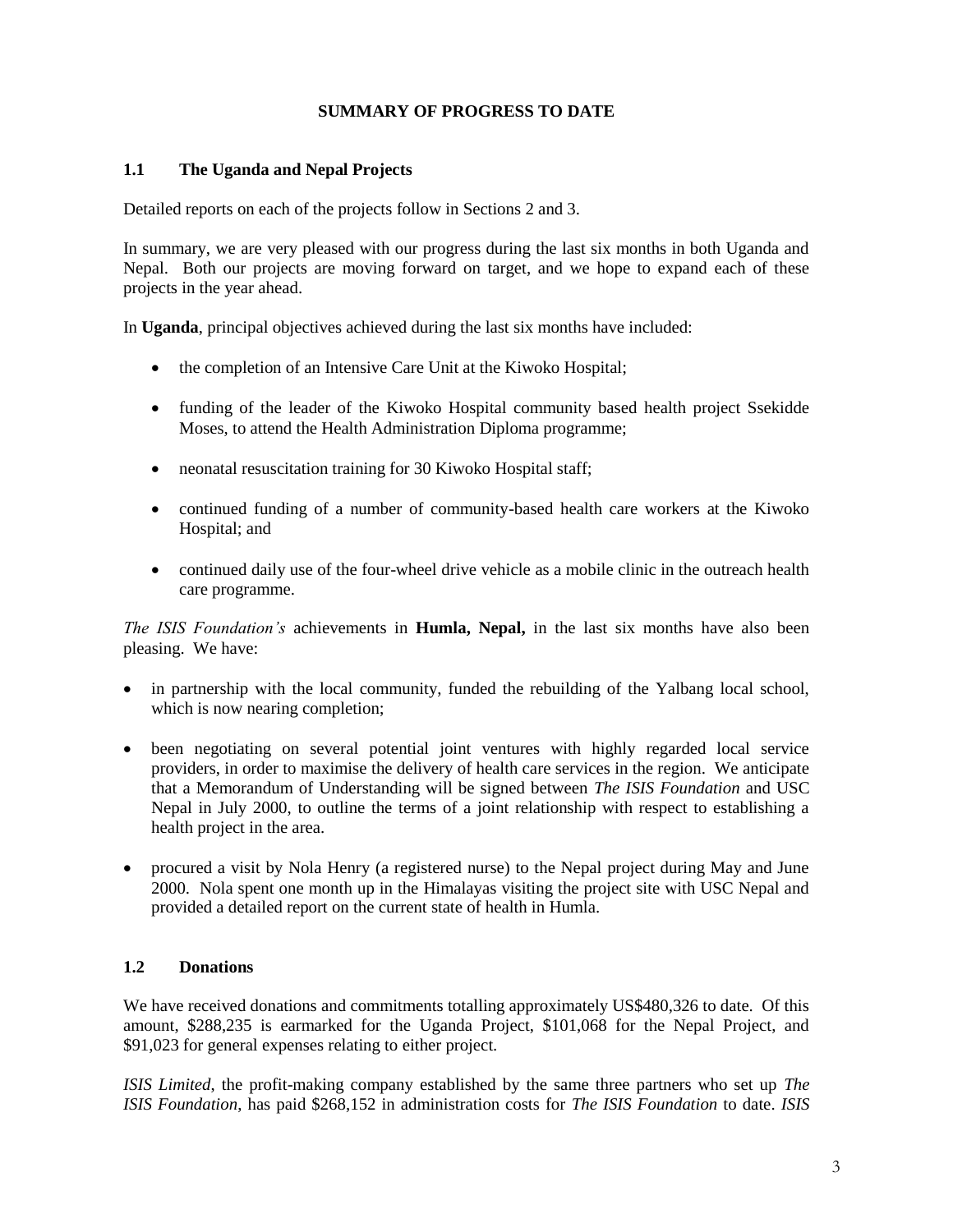*Limited* will continue to pay all administration costs of *The ISIS Foundation* going forward, as long as it is able.

Thus:

- All monies donated to *The ISIS Foundation* have gone directly to project costs every dollar donated goes directly to the *ISIS* projects in Nepal and Uganda.
- *The ISIS Foundation* has paid no administration costs whatsoever.

# **1.3 Tax Status**

We have not yet completed our application for tax status as a registered charity in the United Kingdom, and will keep donors informed as we do move forward on that application. We may also apply for registered charity status in Australia during 2000. We are maintaining our relationship with the International Charitable Fund of Bermuda, Inc., in order that US donors may receive tax deductibility for donations to *The ISIS Foundation* if they choose to do so.

# **1.4** *ISIS* **Website**

Our website [\(www.isis.bm\)](http://www.isis.bm/) is now up and running, and provides detailed and up to date information on our work and projects. All donors have been provided with a username and password to access the donor reports and financial statements, in the section for donors.

#### **1.5 Staff**

*ISIS* is very happy to announce that Nola Henry (RN) joined the *ISIS* team in April 2000. Nola is a very experienced nurse who has worked in Australia, UK and recently in the Falkland Islands. She brings a wealth of experience to the on-site health team.

Nola worked as a nurse practitioner in the Falkland Islands and previously as the director of Health/Nursing services in Victoria, Australia*.* During her nursing career she has been awarded various distinctions and professional awards.

Nola will be the *ISIS* project manager in Uganda. Initially she will be focusing on establishing training and protocols for the Intensive Care Unit which *ISIS* has recently completed at the Kiwoko Hospital. We also plan for Nola to continue to spend some time at the Nepal project for *ISIS*.

*ISIS* continue to get invaluable assistance from Karen Nagel and Lucy Garca from Mismi Consulting continue to make sure our finances are in order.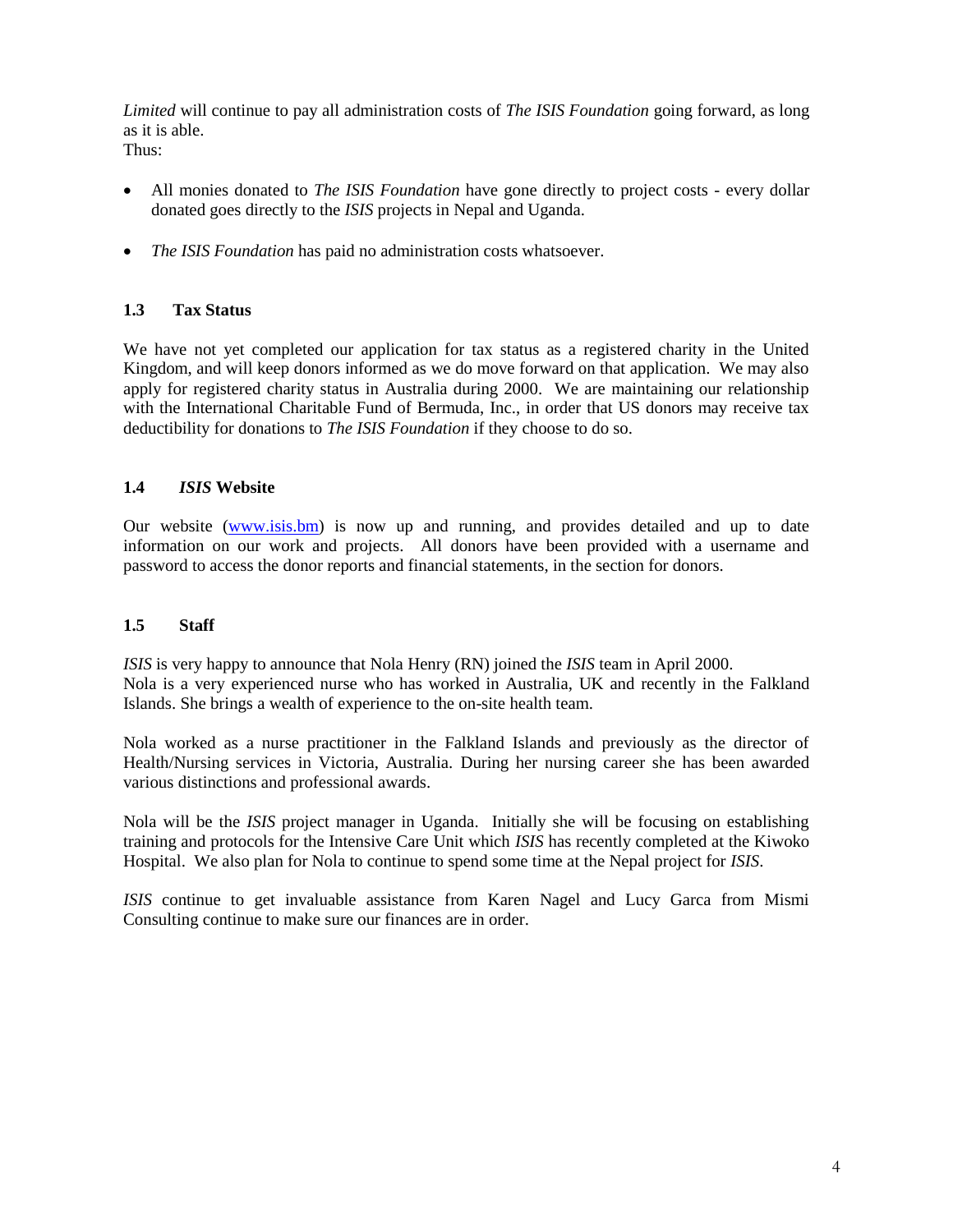# **1.6 Mrs. Annie Beesley**

The year 2000 has been a difficult one for the *ISIS* partners personally. We lost Sharon Beesley's mother, Annie Beesley, in June. She was enormously proud of the work that we are doing, which we continue in the name of all our parents.

We have received a number of extremely moving donations in our parents' memory in the last four months, and wish to express our heartfelt appreciation for all the support and help we have received.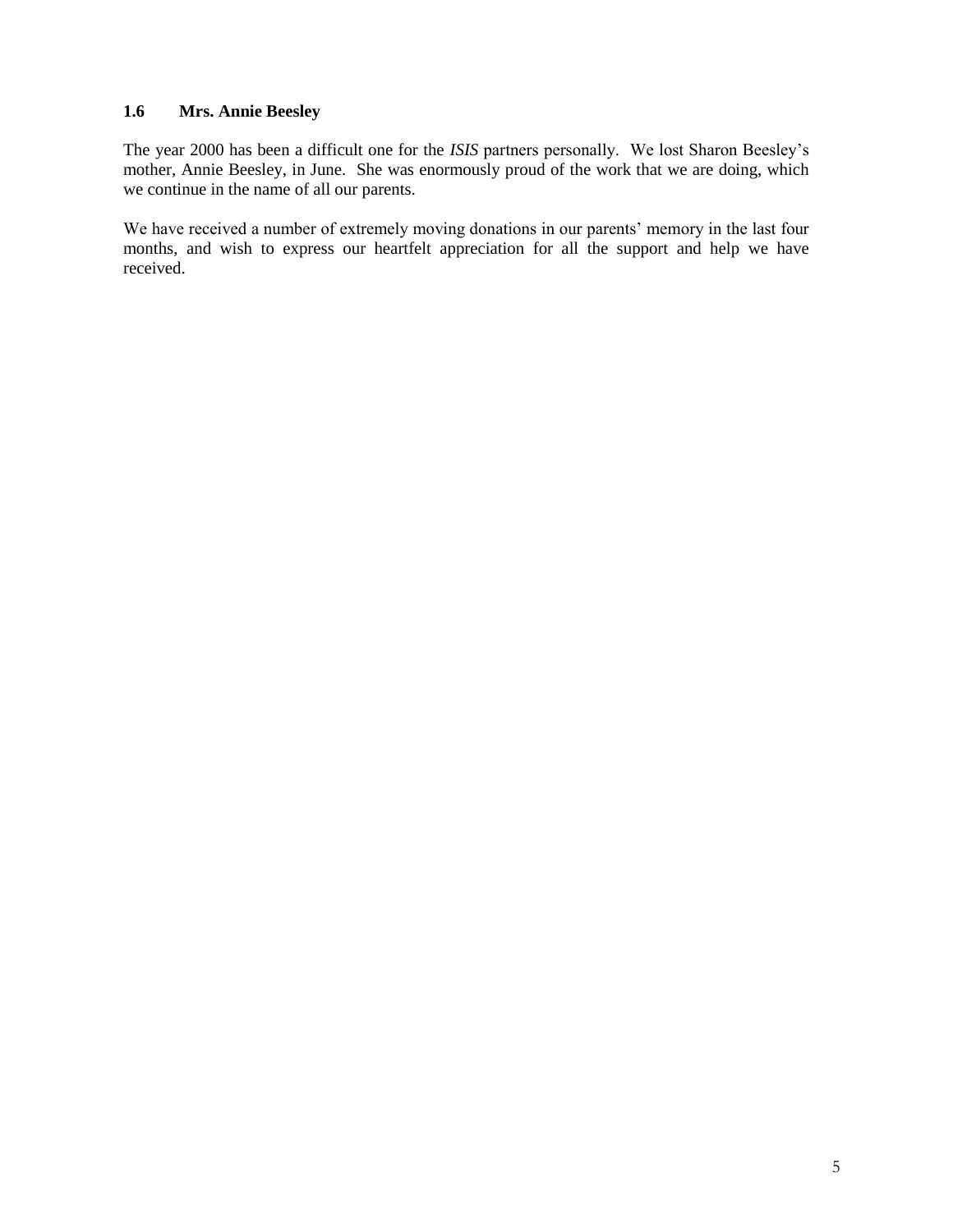#### **KIWOKO, UGANDA** *ISIS* HEALTH CARE PROJECT 1 JANUARY, 2000 TO 30 JUNE, 2000

#### **2.1 Background and Project Objectives**

As mentioned in our previous six monthly report, the Uganda Project commenced in 1999 after a six-month research trip in early 1998. *ISIS* has combined forces with the Kiwoko Hospital, a local Ugandan hospital, in order to provide health care and education to outlying areas.

The objectives of the Uganda Project are:

- to provide training and health services to people in remote areas, by providing a project manager, working with a team of Kiwoko Hospital health workers, on a full-time basis;
- to encourage greater health education by constructing a community-based health care training and education area, with a central hall for training;
- to provide services to people suffering from AIDS in outlying areas, by and funding the expansion of the Kiwoko Hospital AIDS Care programme;
- to provide additional services to local children by the construction and staffing of a high care unit (ICU) for children at the Kiwoko Hospital; and
- to facilitate medical services in outlying areas by providing a four-wheel drive to be used as a mobile clinic and outreach vehicle.

# **2.2 Current Status of the Project**

*The ISIS Foundation* has had a very busy and successful last six months in Uganda. Our achievements have included:

- the continued funding of six full-time community-based health care workers at the Kiwoko Hospital;
- the construction of an Intensive Care Unit at the Kiwoko Hospital;
- neonatal resuscitation training for 30 Kiwoko Hospital staff;
- Deborah Anzalone RNC, B.Sc., S.M Sc NNP from the University of Washington's Neonatal Intensive Care Unit, visited the Kiwoko Hospital in April to teach and train the staff in the Neonatal Resuscitation Programme; and
- continued funding and use of the four-wheel drive as an outreach mobile clinic.

# **2.2.1 Staff**

In the past six months, *The ISIS Foundation* has continued the funding of an additional six full-time community-based Health Care Workers at the hospital. These workers provide a number of services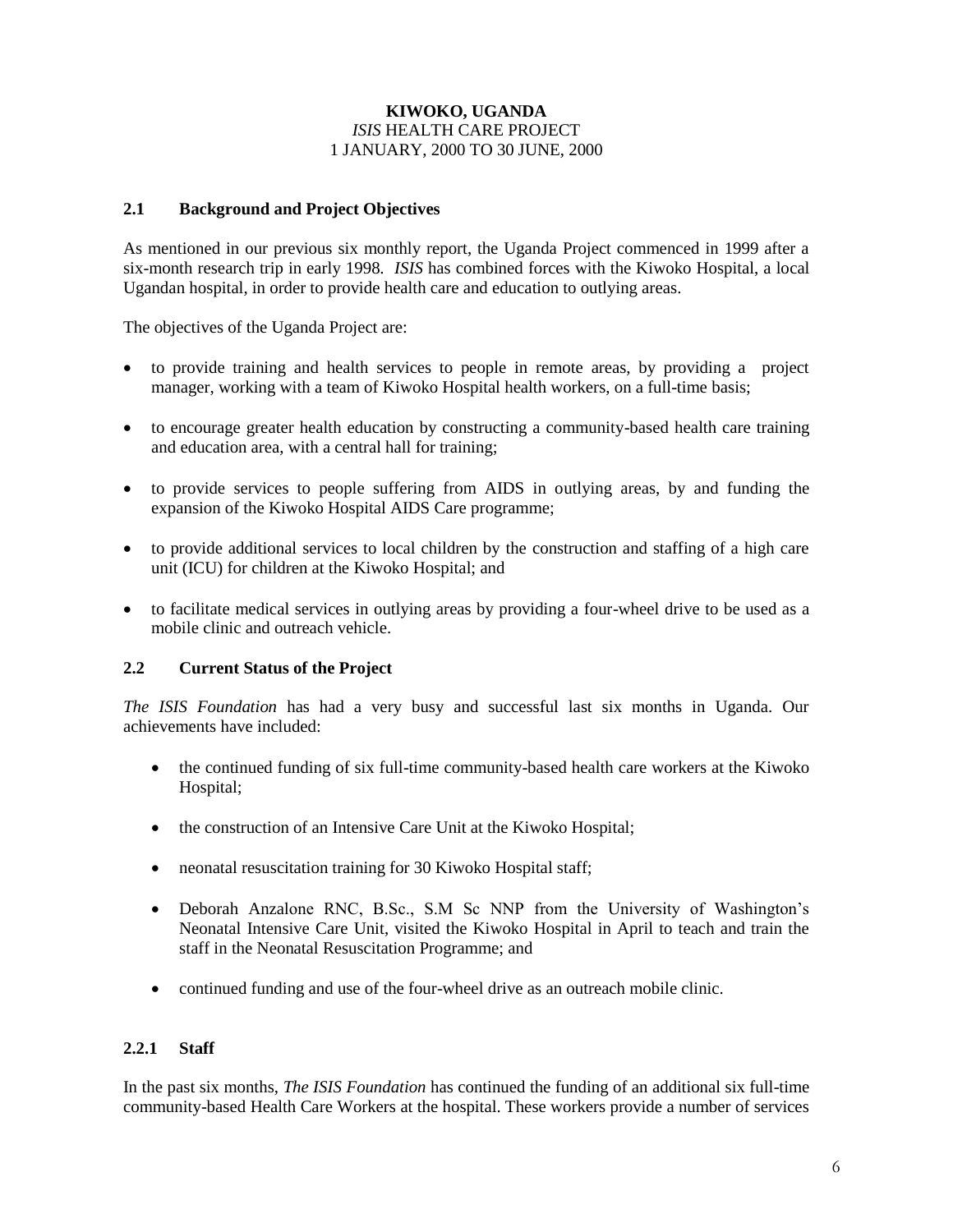to the community, including systematic rural community visits, essential medicine dispensing, distribution of safe birthing kits and safe motherhood training, and immunisations.

# **2.2.2 Building a New Intensive Care Unit (ICU)**

Thanks to a generous donation from Mr. Brian Hall of Bermuda, *The ISIS Foundation* began construction of a paediatric intensive care/high care unit (ICU) at the Kiwoko Hospital in October 1999. The building was completed in February 2000.

The ICU will be equipped with specialised equipment such as incubators, pulse oxymeters, oxygen supplies and a generator. Some of this equipment and training materials has been sourced and donated by Debbie Anzalone, to whom we owe a great debt of gratitude. Debbie is a highly specialised nurse, who has worked tirelessly to provide *The ISIS Foundation* with an enormous amount of invaluable equipment.

The ICU will function as a high care facility for very sick newborns and children. Once operational, it will be one of its kind in Uganda, and should serve as a referral unit for other remote areas.

Nola Henry will start on 1 August, 2000 as the *ISIS* ICU Consultant to oversee the setting up of the ICU. She will be responsible to install all relevant ICU protocols and to train the local Kiwoko Hospital staff in its use.

# **2.2.3 Neonatal Resuscitation Training**

*The ISIS Foundation* facilitated a two week visit by Debbie Anzalone as part of establishing the ICU. Debbie spent two weeks in April training 30 hospital staff in Neonatal Resuscitation.

#### **Excerpt from one of Debbie's emails**

"*The last week in Kiwoko Hospital in Uganda was a great success and full of many exciting events. I decided to stay there for the last week onsite to optimize my time which worked out great. We had two more large groups go through the Neonatal Resuscitation training. One group in the day and then another group in the evenings. The people there work so hard and I found it so inspiring. My group in the evenings had worked all day long and then sat through class all evening. 30 people went through the program with the*

*option to write the exam and do the practical. 20 people showed up for this and passed on Wed. and Thurs. It was quite something to see them functioning with these new skills and taking such an interest in it all.*

*On Thursday they were able to see a resus. when a baby was driven in to the hospital from a remote area. By the time she was given to me she did not look well and appeared to have been choking and her colour was quite poor. After some bagging and suctioning she appeared to be a bit more stable. She was severely dehydrated and extremely jaundiced. I can honestly say that it was the hardest IV start I have had to do. We pulled all of the equipment out from Seattle and were able to use the old syringe pump to infuse fluids as they didn't have anything to do this with and it would have had to have been lots of boluses otherwise. The hospital didn't have any Dextrose solutions for babies so we had them make some up and began to hydrate her. We made the decision to open up a spot in the new ICU and it was great to see the room come alive and buzzing with activity. We found some antibiotics and decided to give her these as there appeared to be other things going on with this baby. Miraculously there was one set of phototherapy lights so we were able to rig up the*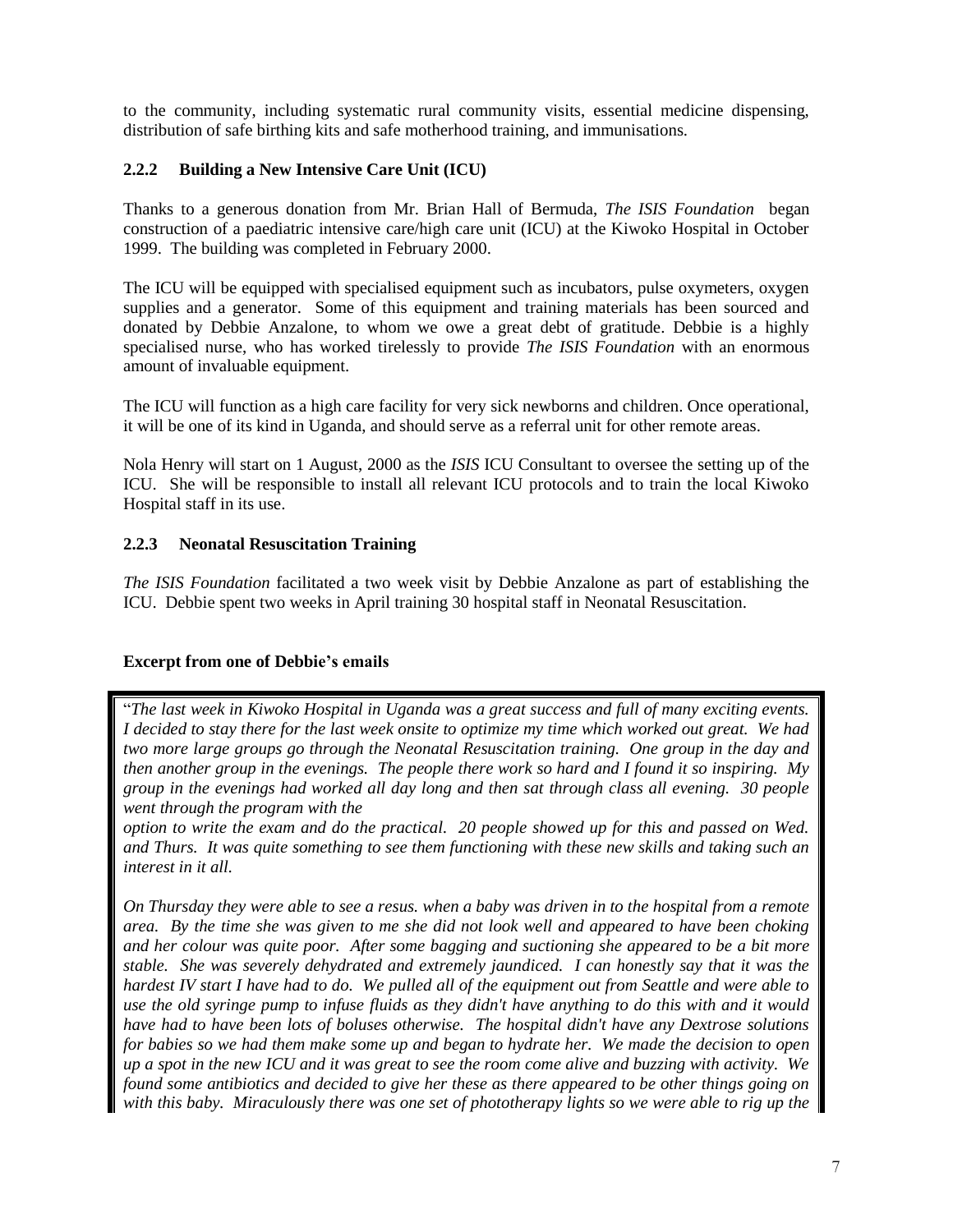*electricity and get them working. We didn't have another incubator so we covered her little cot with mosquito netting and then towels to try and keep the heat in while we had the phototherapy lights on. We used British Airway glasses to protect her eyes!! You should see the photos!"*

# **Dr. Anne's thank you**

*Dear Debbie,*

*Greetings from Kiwoko Hospital.*

*I hope you had a safe journey back home. Sorry for having kept you so busy during your last days here. However, your selfless commitment was both a blessing and an example. Your being here I believe left an impression not just in people's hearts but in the way they perform their work.*

*I really want to express our sincere thanks to you for having put in so much of your time to come over and train us as APLS providers. Indeed the skills you imparted to just one health worker will give tens …. hundreds of precious lives a better start to life.*

*We hope you will keep in touch and perhaps come again. May the Lord continually bless the work of your hands.*

*Yours sincerely,*

*Dr. Anne N. Kakia Medical Superintendent Kiwoko Hospital*

#### **2.2.4 AIDS Care Programme**

*The ISIS Foundation* continues in its efforts to raise funds to expand the existing AIDS Care programme at the Kiwoko Hospital.

#### **2.2.5 Mobile Clinic**

Thanks to Partner Reinsurance Limited, *ISIS* was able to purchase a four-wheel drive to act as a mobile clinic to outlying areas. It is now used daily for outreach primary health care and training. The vehicle also serves as an ambulance to transport the very sick back to the Kiwoko Hospital.

Due to the success of this mobile clinic, and the high demand for assistance in outlying areas, *The ISIS Foundation* is endeavouring to raise funds for a second four-wheel drive vehicle.

#### **2.3 Looking Forward**

The next six months will be extremely busy in our work in Uganda. Nola Henry will be working for *ISIS* as the ICU Consultant at the Kiwoko Hospital. Our plans include:

- $\bullet$  the establishment of the protocols for the new ICU;
- provision of equipment for the ICU; and
- inauguration of the ICU in November 2000 Audette Exel and Dr. Swart will be in attendance.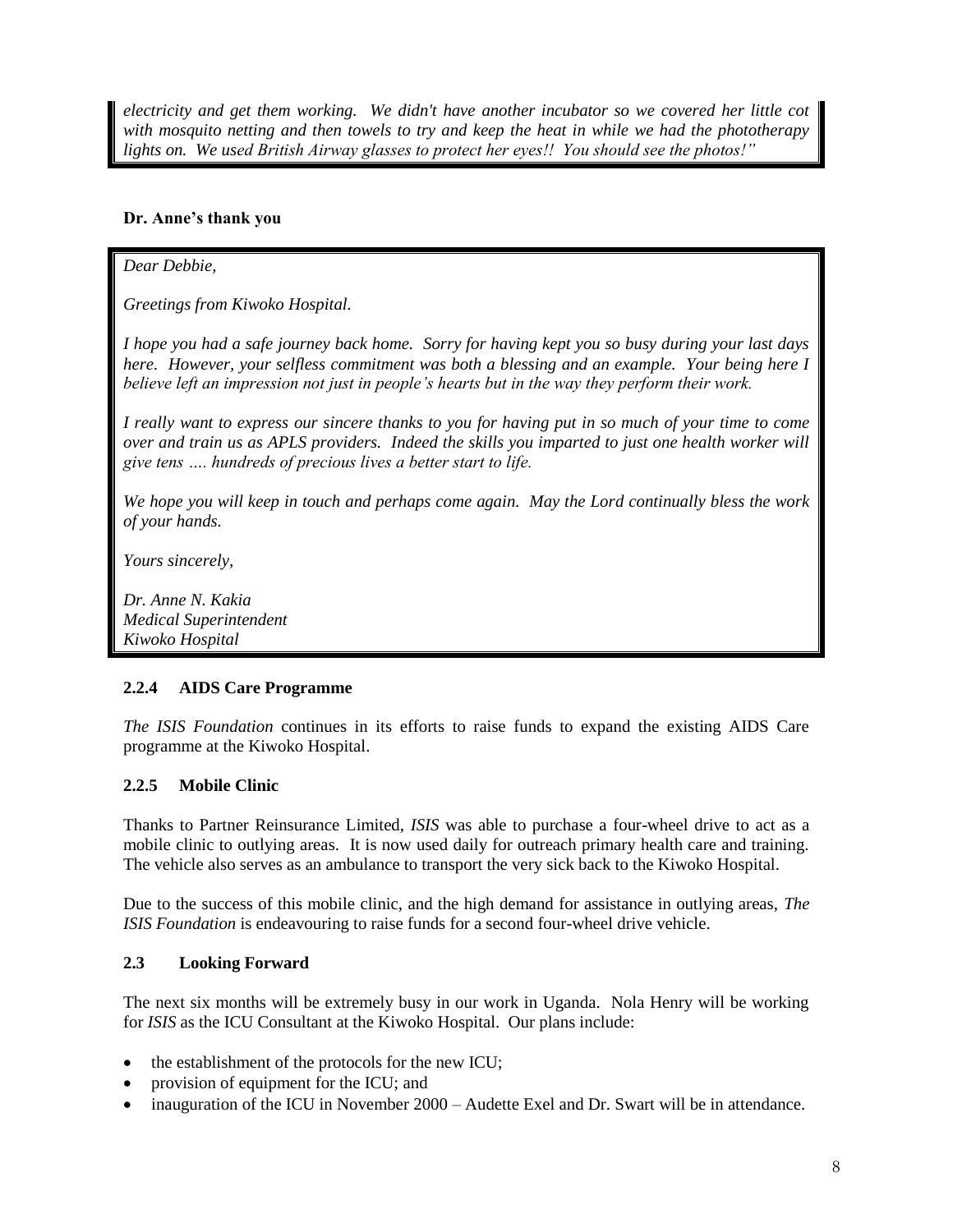In addition, in the next six months we will:

- work with Nola, the newly appointed *ISIS* Project Manager, in establishing our full-time presence in the region;
- look at expanding the existing CBHC programme to other areas;
- continue to seek funding for the AIDS Care Programme, a second four-wheel drive vehicle, and additional Health Care Workers; and
- work closely with Mrs. Janet Museveni, First Lady of Uganda, on strategies towards the goal of safe motherhood in the Luwero district.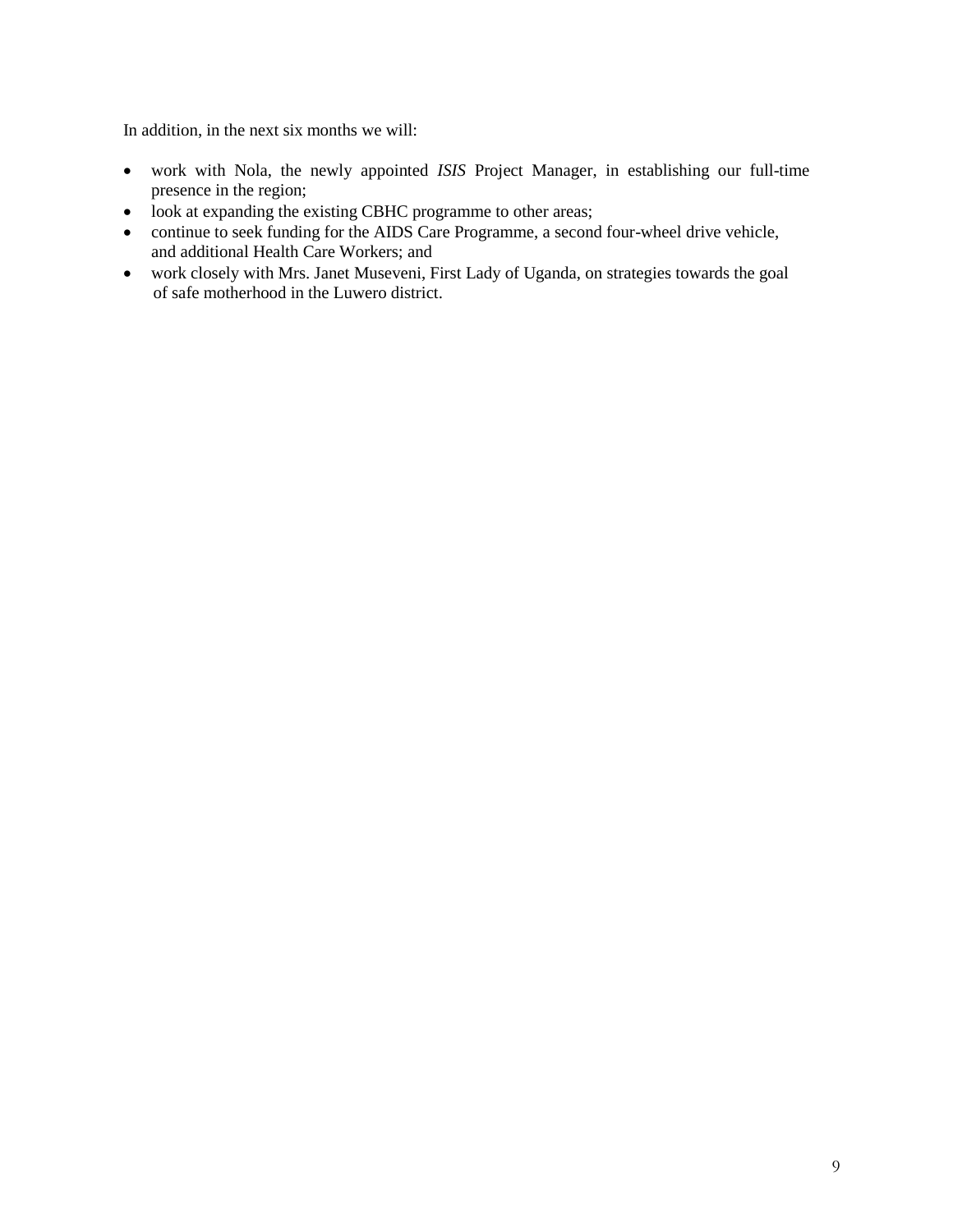#### **HUMLA, NEPAL** *ISIS* HEALTH CARE PROJECT 1 JANUARY, 2000 TO 30 JUNE , 2000

#### **3.1 Background and Project Objectives**

USCCN (Unitarian Service Committee of Canada) Nepal ("USC Nepal") has been active in Nepal since 1977 and has grown to become a prominent agency there, promoting human development. Its programme goals are focussed on reducing poverty, protecting the environment, ensuring sustainability primarily through agriculture (food security), savings and credit, water, sanitation, education and training, health and nutrition and women's development.

USC Nepal have been working in the Baragaon and Thehe areas (Humla district) for nine years and the Syanda and Chhipre (Humla district) areas for two years. Significant inroads have been made into the first two priority areas. Even without a specific health programme to date, USCCN programmes in sanitation and environment, safe drinking water, literacy and sustainable agriculture have impacted on the health status of these four VDC's (Village Development Committees). USCCN have also at various times conducted courses for Traditional Birth Attendants (TBA) training, and Traditional Healer awareness and education in primary health issues.

In late May/June 2000 Dr. Charles Swart and Nola Henry (RN) traveled to Nepal for further discussions with USC Nepal in Kathmandu. An important outcome of these discussions was agreement on the concept of a joint *ISIS*/USC health programme for Humla.

*ISIS* and USC Nepal have agreed to jointly fund and manage a twelve-month project in the Humla region, after which its effectiveness will be assessed prior to ongoing funding. The pilot project commenced in June 2000, and involves the following:

- employment of a full-time Nepalese staff nurse;
- training and recruitment of village health workers;
- organisation and oversight of specialist surgical camps;
- liaison with local government health staff;
- training of women's groups in the region; and
- implementation of an outreach primary health care programme, where the nurse and health workers assist villagers by travelling to remote locations.

Our project objectives for our work in this region have been:

- to establish a Sustainable Outreach Services (SOS) programme in the region. SOS is a strategy to reach the "un-reached" with immunisations and other health services;
- to improve the quality of the health of the local population by establishing an outreach primary health care programme;
- to gain access to regional children in order to provide health education, by rebuilding the local government school in partnership with the local community; and
- to undertake research which will enable us to measure the effectiveness of our funding and ensure quality outcomes in the region.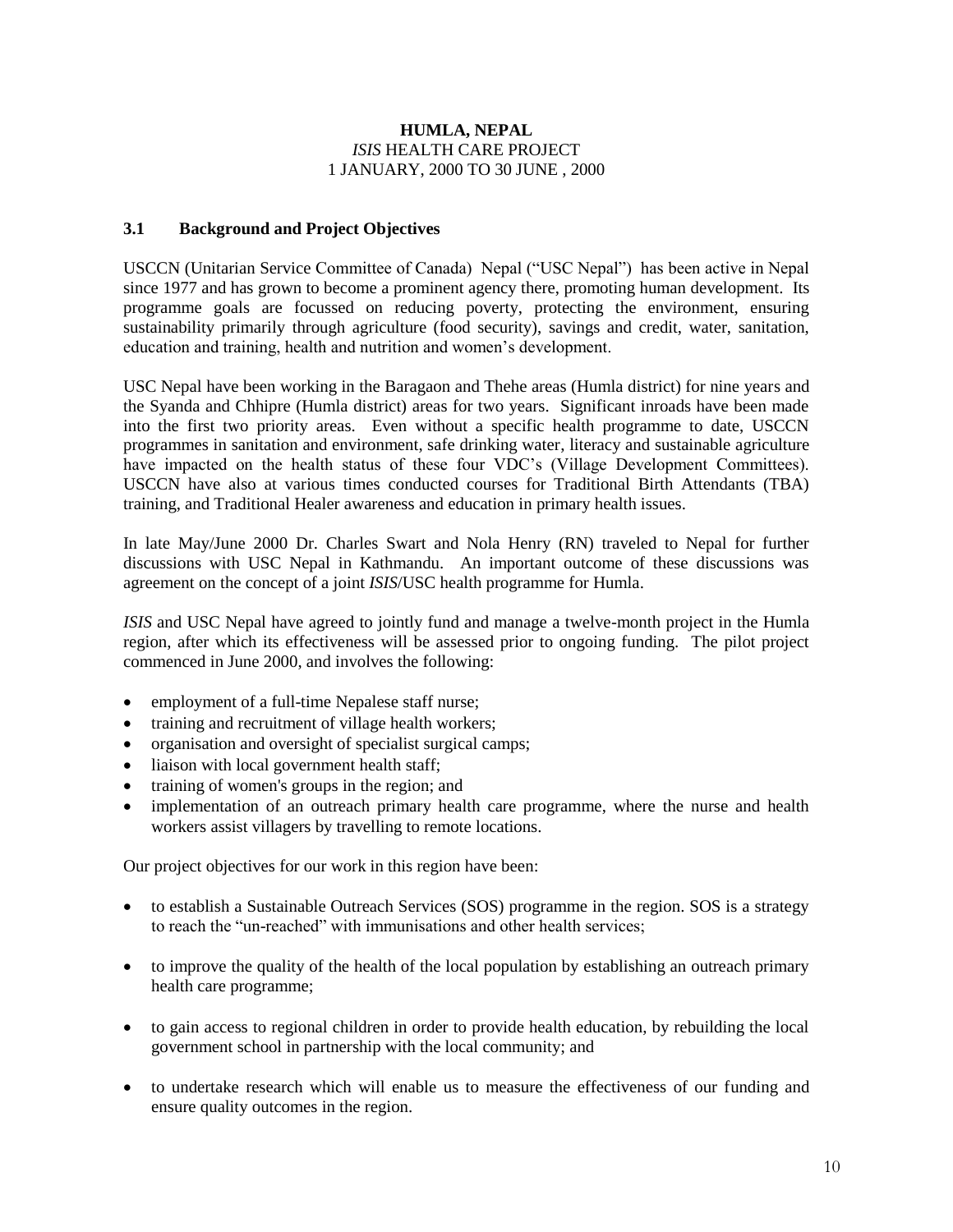# **3.2 Current Status of the Project**

Progress has been steady in this remote but beautiful area of Nepal in the last six months. We have:

- in partnership with the local community at Yalbang, funded the rebuilding of the local school, which should be completed in September;
- agreed in outline a Memorandum of Understanding (MOU) between *ISIS* and USC Nepal to establish a joint outreach health care project in Humla, effective June 2000;
- facilitated the visit of Nola Henry in Humla for an orientation trip. Nola, on behalf of *ISIS,* met with all groups and people involved in health care in the region, and has provided us with a comprehensive report on the current status of health care in the region;
- continued to move towards additional joint ventures Dr. Swart is negotiating with ApTibet and the American Himalayan Foundation to assist with the health project in the Humla region; and
- employed a Nepali staff nurse as of June 2000 for the Humla project.

Further details are provided below.

#### **3.2.1 Access to Children for Health Education: The Rebuilding of the Yalbang School**

The old dilapidated Yalbang School was demolished in August 1999, and rebuilding of the new school began in September 1999. We expect that, weather permitting, the first phase of the construction will be completed in early 2000.

In line with *ISIS* policy, which requires that such projects are a partnership and collaboration between ourselves and local organisations, the rebuilding of the school is a jointly-funded programme between *ISIS* and the Mucchu Village Development Committee (MVDC). In addition, USC Nepal is providing technical assistance - engineering - in the building programme.

Phase one is expected to be completed by the end of September, This phase is focused on reestablishing the school for use in health education, including reconstruction of walls, toilets (pit latrines), and the roof.

#### **3.2.2 Memorandum of Understanding**

*The ISIS Foundation* and USC Nepal has had various meetings on how to jointly implement a health project in Humla. Dr. Swart has visited the Humla area on various occasions. *ISIS* and USC Nepal has now agreed on the concept paper for the project. It is anticipated that *ISIS* and USC Nepal will sign the MOU early July 2000.

#### **3.2.3 NOLA HENRY VISIT TO HUMLA**

Nola Henry spent one month at our project site in Humla, Nepal. She discussed and reviewed the *ISIS* programme with all the other health personnel in the area. She also visited other project sites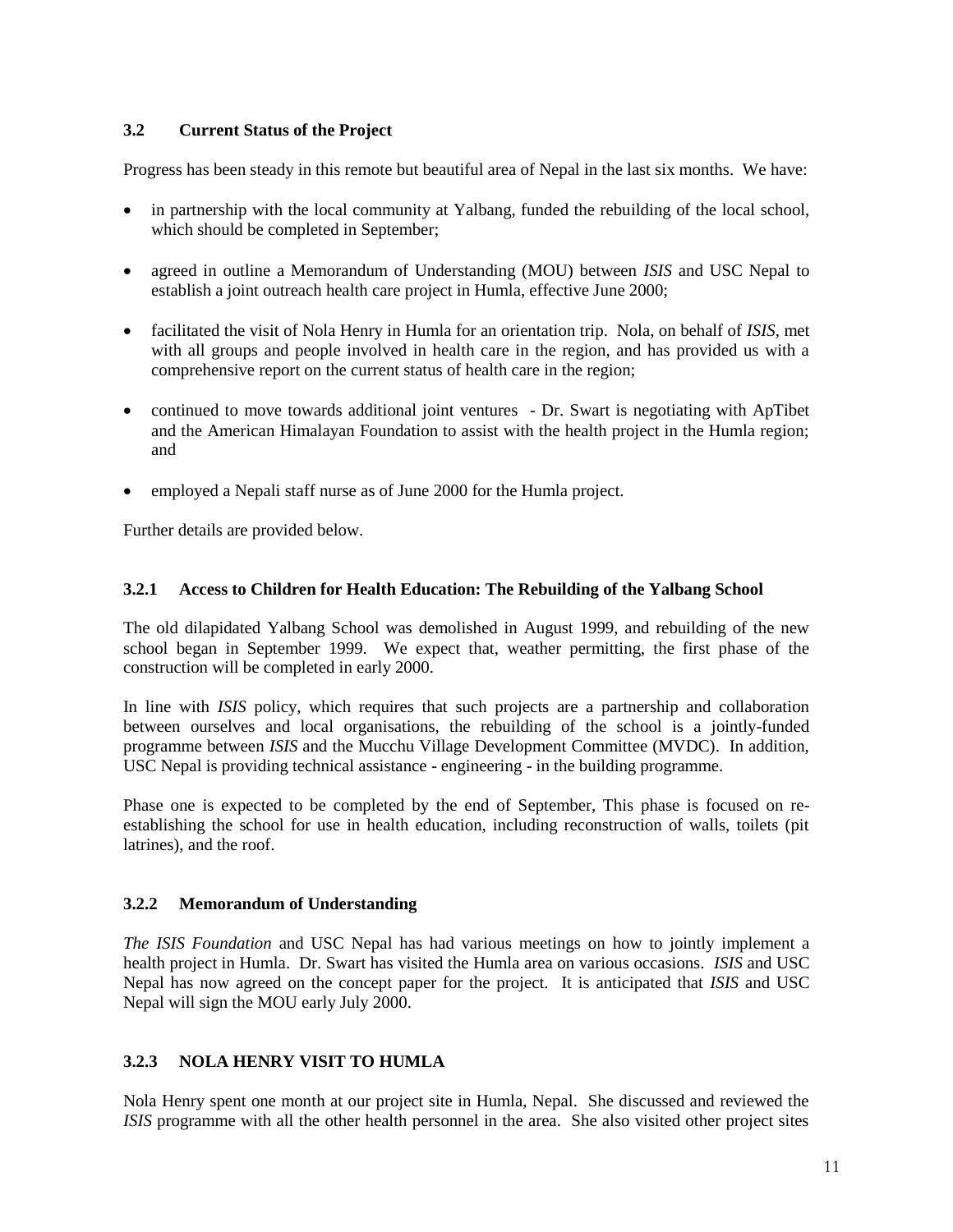in Surkhet (Western Nepal) and Pokhara (Central Nepal). Nola traveled with the newly appointed *ISIS*/USC Nepal staff nurse to projects in and around Kathmandu.

# **Excerpt from Nola`s Report July 2000**

*"The proposed USCC/ISIS health project for the Humla region of far north west Nepal has been enthusiastically welcomed by all providers and recipients of health care in the region.*

*The current state of health for residents of rural Nepal is poor. Mortality rates for infants, children and women in childbirth are amongst the highest in the world. Chronic disease compounds the morbidity outcome of relatively minor illnesses, and it is estimated that the level of child malnutrition is the same in rural Nepal now as it was twenty five years ago.*

*Provision of health services in Humla is predominately through the government, which provides a series of health posts and subhealth posts, supported by a district hospital in Simikot. The infrastructure of the buildings is poor and virtually no equipment is evident in the health posts. The supply of medicines is inadequate.*

*Historically absenteeism rates amongst government workers assigned to work in these remote posts has been high. However in Humla at present, there are health workers in Syanda, Chhipre and Baragaon who have been in their posts for over six months, and who are working hard under very difficult conditions to provide an adequate health service for their communities.*

*ISIS in conjunction with USCC has employed Ms Krishna Shrestra to the position of health care coordinator/staff nurse. The ISIS/USCC health project will work alongside the existing government health programs.*

*The key to the introduction of a successful health program into Humla is community motivation. No improvement in health care delivery can be effected and sustained if community members do not identify the project as their own. The local communities will be consulted at all levels of the planning/implementation/delivery and follow-up of the service.*

*There are specific challenges to be overcome to introduce a successful health program into the Humla region. Geography, transportation and communication limitations are restricting but not unique to Humla. ISIS will look closely at helping to improve the infrastructure of the buildings and at the supply and maintenance of equipment. The supply and distribution of medicines is acknowledged as a problem throughout Nepal, and further investigation of sustainable drug issue programs will need to be explored. Ongoing education of health workers, traditional healers and birth attendants will help to improve public trust in western medical options and allow local community members to be more fully involved in integrated public health teaching in their local community. Raising the awareness levels of the local community on a number of issues, including health and its relationship to disease and living conditions, immunisations, child and maternal health and family planning is crucial to improving the long term morbidity indicators of the community and the actual mortality statistics. "*

#### **3.3.4 Nepali Staff Nurse**

*ISIS* is happy to announce that we have, jointly with USC Nepal appointed our first Nepali Staff Nurse. It is very difficult to obtain health personnel for Humla because it is such a remote area in Nepal.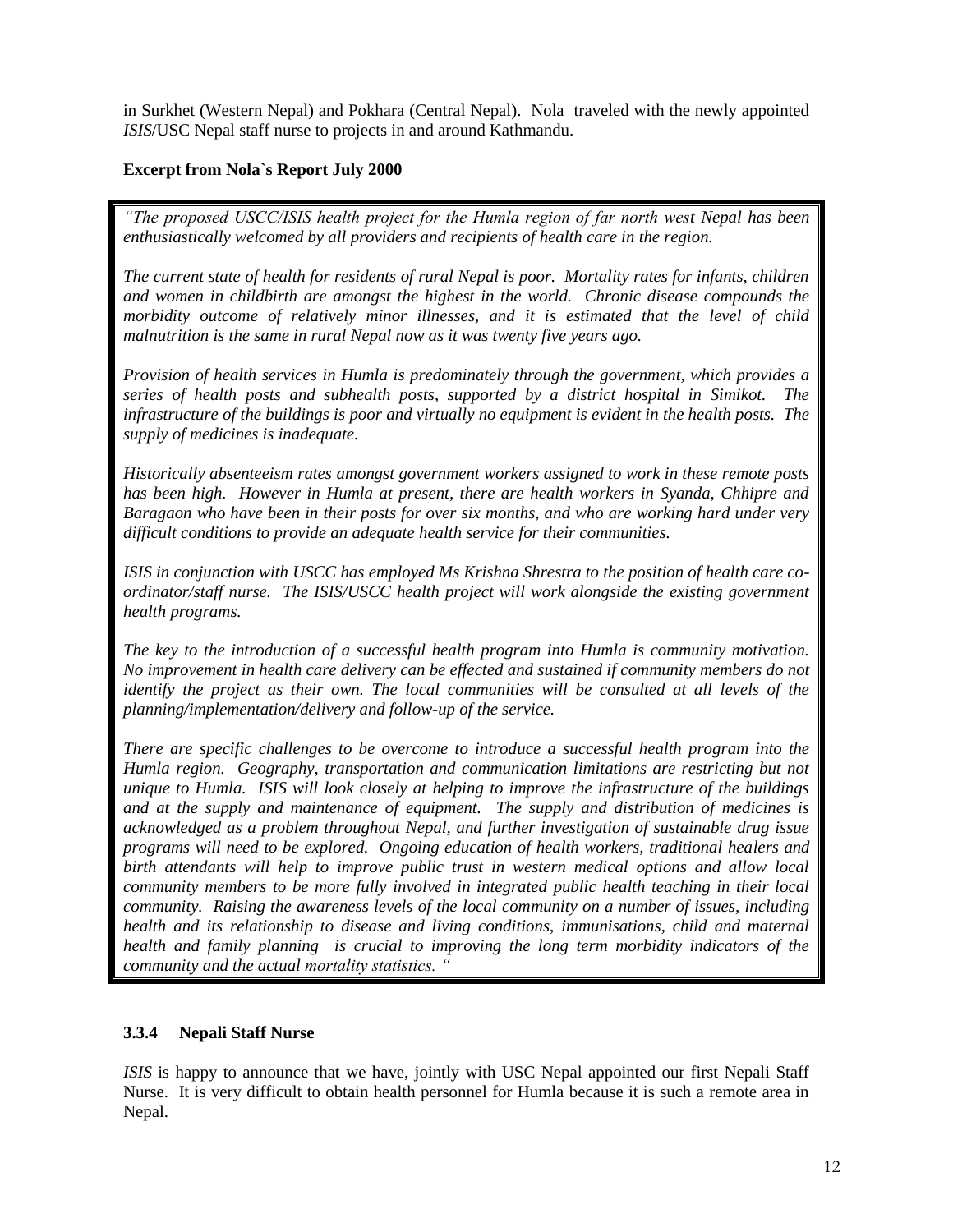Krishna Shrestra joined the *ISIS/*USC Nepal team full-time in June 2000. She will be the Health Coordinator for Humla working hand in hand with the USC Nepal staff in Humla.

Dr. Swart will spend time with Krishna in Humla later this year to oversee the implementation of the outreach health project.

Krishna is a very well qualified nurse who has worked for various large non-government organisations in Nepal.

#### **3.3 Looking Forward**

Over the six months to 31 December, 2000, we will consolidate the programmes outlined above, through our liaison with local organisations in Nepal, and through our direct work in the area. Both Dr. Swart and Ms. Sharon Beesley will be in Nepal over this period.

#### **CONCLUSION**

We have had a busy six months, and are pleased to find ourselves on target with both our projects. The process of working with local communities to jointly create sustainable projects can be slow and frustrating, but immensely rewarding in the long term. We are happy with our partners and progress in both Nepal and Uganda, and look forward to continued growth moving into the second half of this year.

Once again, our grateful thanks to all those who have supported us.

**Dr. Charles Swart Audette Exel Sharon A. Beesley** 

\_\_\_\_\_\_\_\_\_\_\_\_\_\_\_\_\_\_\_\_\_ \_\_\_\_\_\_\_\_\_\_\_\_\_\_\_\_\_\_\_\_\_ \_\_\_\_\_\_\_\_\_\_\_\_\_\_\_\_\_\_\_\_\_\_

20 July, 2000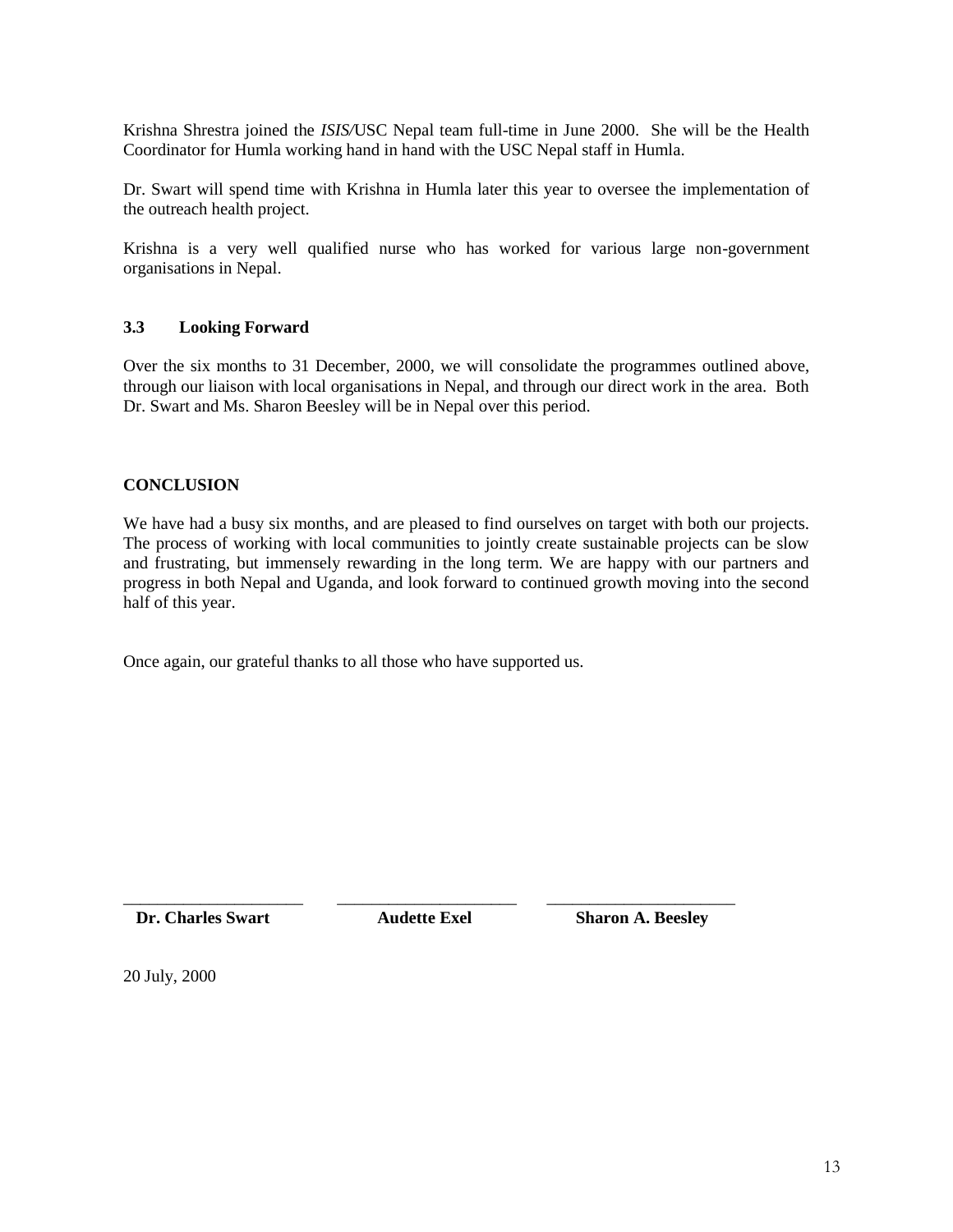The ISIS Foundation Statement of Financial Position by Project As at June 30, 2000

|                                            | General Fund | <b>Restricted Funds</b> |           |
|--------------------------------------------|--------------|-------------------------|-----------|
|                                            |              | Uganda                  | Nepal     |
| <b>ASSETS</b>                              |              |                         |           |
| Cash & cash equivalents:                   |              |                         |           |
| General Call account                       | 13,227.15    |                         |           |
| Nepal Project Call account                 |              |                         | 21,096.75 |
| Uganda Project Call account                |              | 7,334.82                |           |
| Stanbic Account                            |              | 800.00                  |           |
| Commonwealth Bank of Australia             | 92.89        |                         |           |
| Accounts Receivable                        |              |                         |           |
| <b>Interest Receivable</b>                 |              |                         |           |
| Investment in ISIS Limited                 | 620.00       |                         |           |
| Contributions Receivable                   | 60,000.00    | 200,000.00              | 60,000.00 |
| <b>Fixed Assets</b>                        | 3,914.44     | 26,255.67               |           |
| <b>Total Assets</b>                        | 77,854.48    | 234,390.49              | 81,096.75 |
|                                            |              |                         |           |
| <b>LIABILITIES</b>                         |              |                         |           |
| Accounts payable                           | 300.00       | 4,579.73                | 542.75    |
| Grants payable                             |              |                         |           |
| <b>Total Liabilities</b>                   | 300.00       | 4,579.73                | 542.75    |
|                                            |              |                         |           |
| <b>FUND BALANCES</b>                       |              |                         |           |
| Unrestricted net assets                    | 77,554.48    |                         |           |
| <b>Externally restricted Fund Balances</b> |              | 229,810.76              | 80,554.00 |
| Internally restricted Fund Balances        |              |                         |           |
| <b>Total Fund Balances</b>                 | 77,554.48    | 229,810.76              | 80,554.00 |
|                                            |              |                         |           |
|                                            | 77,854.48    | 234,390.49              | 81,096.75 |
|                                            |              |                         |           |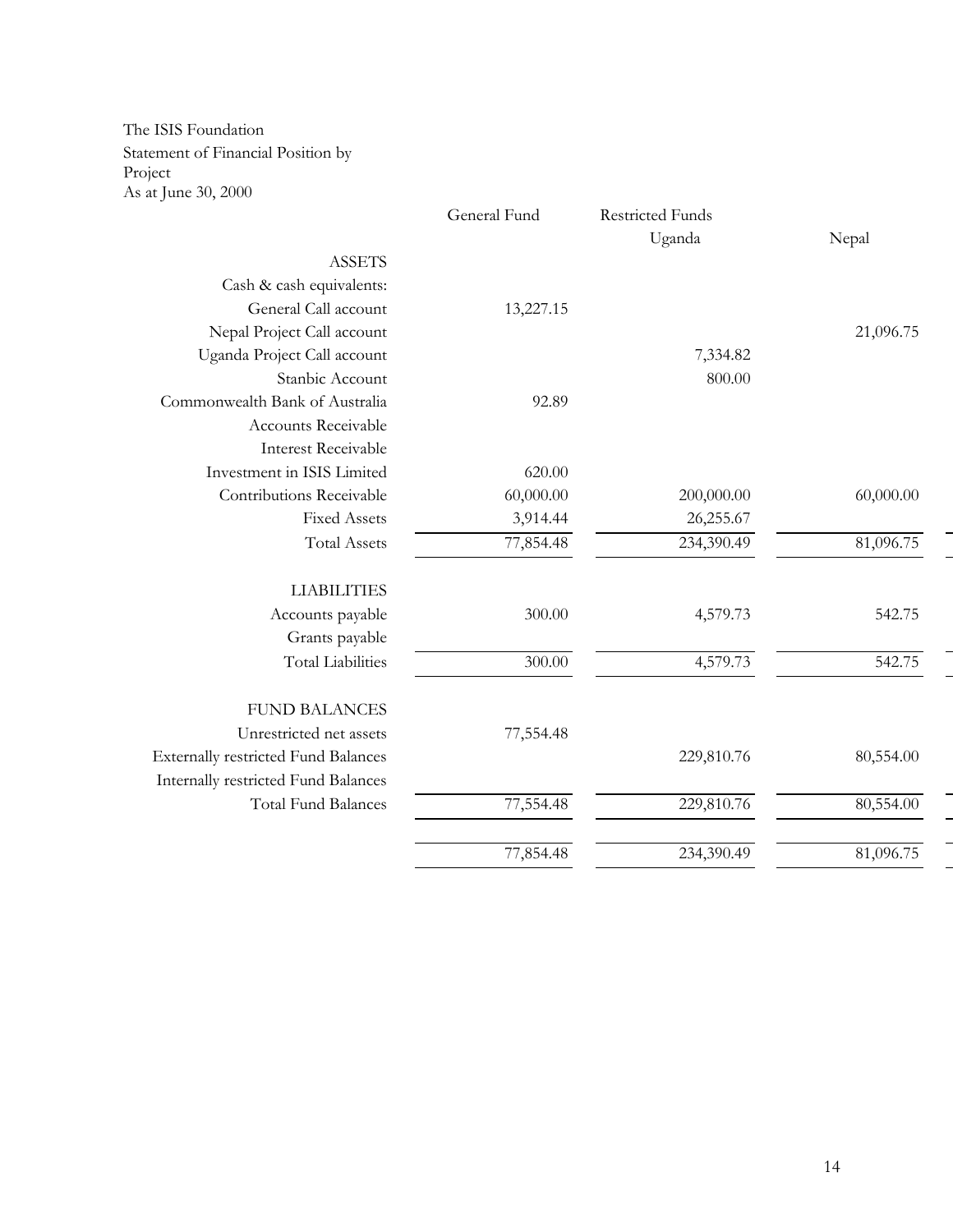The ISIS Foundation Summary of Activites by Project For the period January 1, 2000 to June 30, 2000

|                                               | General Fund | Restricted   |                |
|-----------------------------------------------|--------------|--------------|----------------|
|                                               |              | Uganda       | Nepal          |
| REVENUES, GAINS & OTHER SUPPORT               |              |              |                |
| Contributions:                                |              |              |                |
| Contributions restricted                      |              |              |                |
| Contributions unrestricted                    | 69,788.00    |              |                |
| Fees                                          |              |              |                |
| ISIS Limited contributions                    |              |              |                |
| Income on long term investments               |              |              |                |
| Other investment income                       | 60.00        | 338.00       |                |
| Net unrealised & realised gains               |              |              |                |
| Net assets realeased from restrictions        |              |              |                |
| Total revenue, gains & other support          | 69,848.00    | 338.00       |                |
| <b>EXPENSES</b>                               |              |              |                |
| Construction Costs                            |              | 5,163.00     |                |
| Travel & Living costs                         | 705.00       | 3,682.33     | 1              |
| <b>Baseline Study</b>                         |              |              |                |
| On going expenses                             |              | 4,994.26     |                |
| Project Manager costs                         |              |              | $\mathfrak{Z}$ |
| Physician/Health Worker costs                 |              | 5,705.46     |                |
| Pharmaceuticals/Diagnostics                   |              |              |                |
| Vehicles                                      |              | 2,242.00     |                |
| Management & General                          | 2,129.63     |              |                |
| Depreciation                                  |              |              |                |
| ISIS Limited administration costs             |              |              |                |
| Preliminary research and set-up costs         |              |              |                |
| Fund Raising                                  |              |              |                |
| Total expenses                                | 2,834.63     | 21,787.05    |                |
| Excess (deficiency) of revenues over expenses | 67,013.37    | $-21,449.05$ | $-3$           |
|                                               |              |              |                |
| Fund Balances, beginning of year              | 10,405.16    | 251,845.10   | 83             |
| <b>Interfund Transfers</b>                    | 135.95       | $-585.29$    |                |
| Fund Balances, end of year                    | 77,554.48    | 229,810.76   | 80             |
|                                               |              |              |                |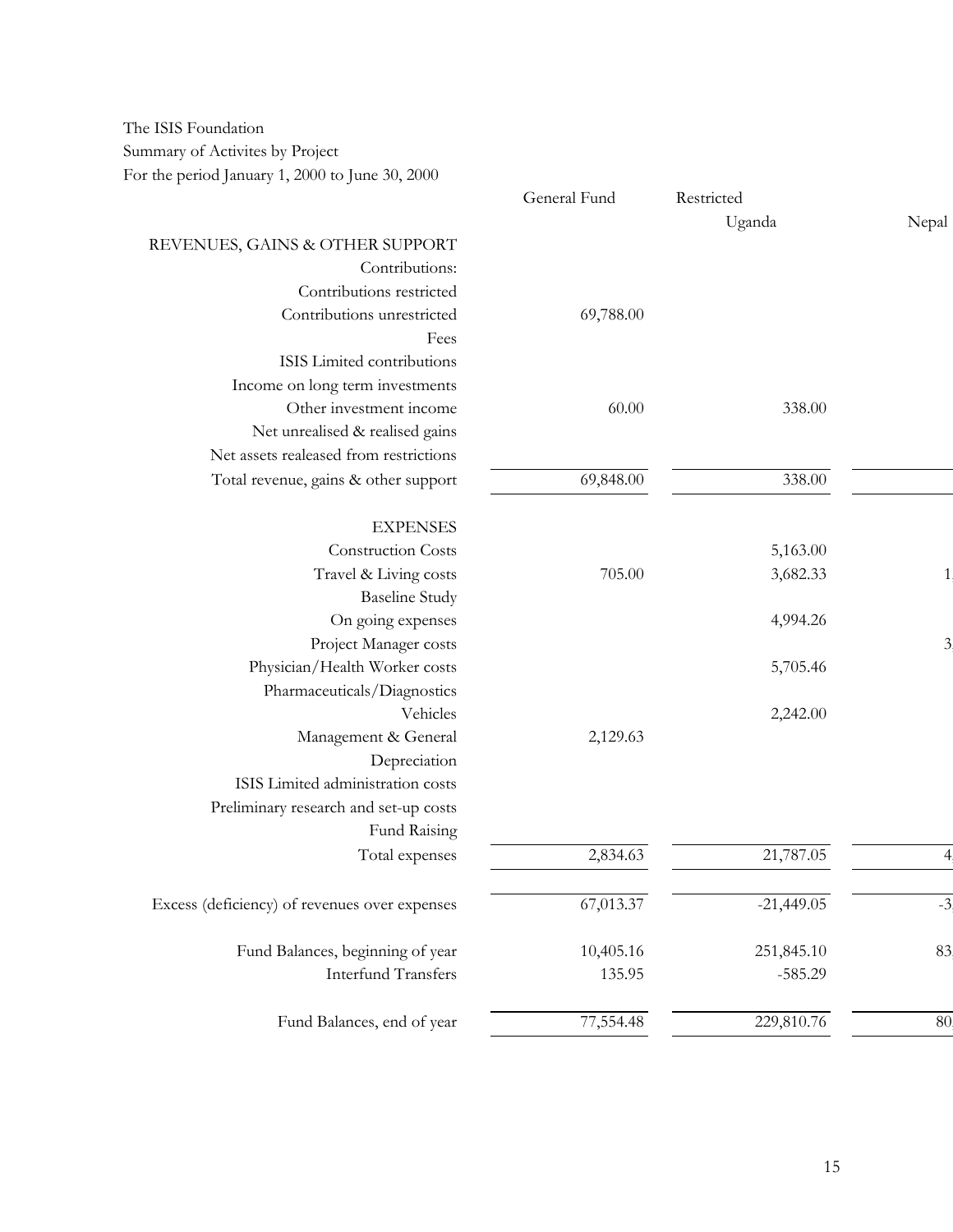The ISIS Foundation Nepal - Summary of Activites For the period January 1, 2000 to June 30, 2000

# Nepal Budget REVENUES, GAINS & OTHER SUPPORT Contributions: 92,796.50 Contributions pledged Contributions received 818.00 Fees ISIS Limited contributions Income on long term investments Other investment income 78.00 Net unrealised & realised gains Net assets realeased from restrictions Total revenue, gains & other support 896.00 92,796.50 **EXPENSES** *Construction Costs:* Children's pit latrines Children's Home furniture costs Himalayan children's Home Home Kitchen & dining hall Home legal & town planning Rebuilding Yalbang School Yalbang furniture costs Yalbang labour costs Yalbang pit latrines Baseline Study *On going expenses:* Home - bedding Home - Cook's salary 257.50 Home - food Home - Kunga Tsiring 515.00 Home - teachers' salary 618.00 Home - watchman salary 154.50 Home - water & electricity Yalbang - books & stationery 618.00 Yalbang - food Yalbang - furniture Yalbang - maintenance Project Manager & support staff costs 3,229.27 12,360.00 Project Manager Travel 1,015.42 1,545.00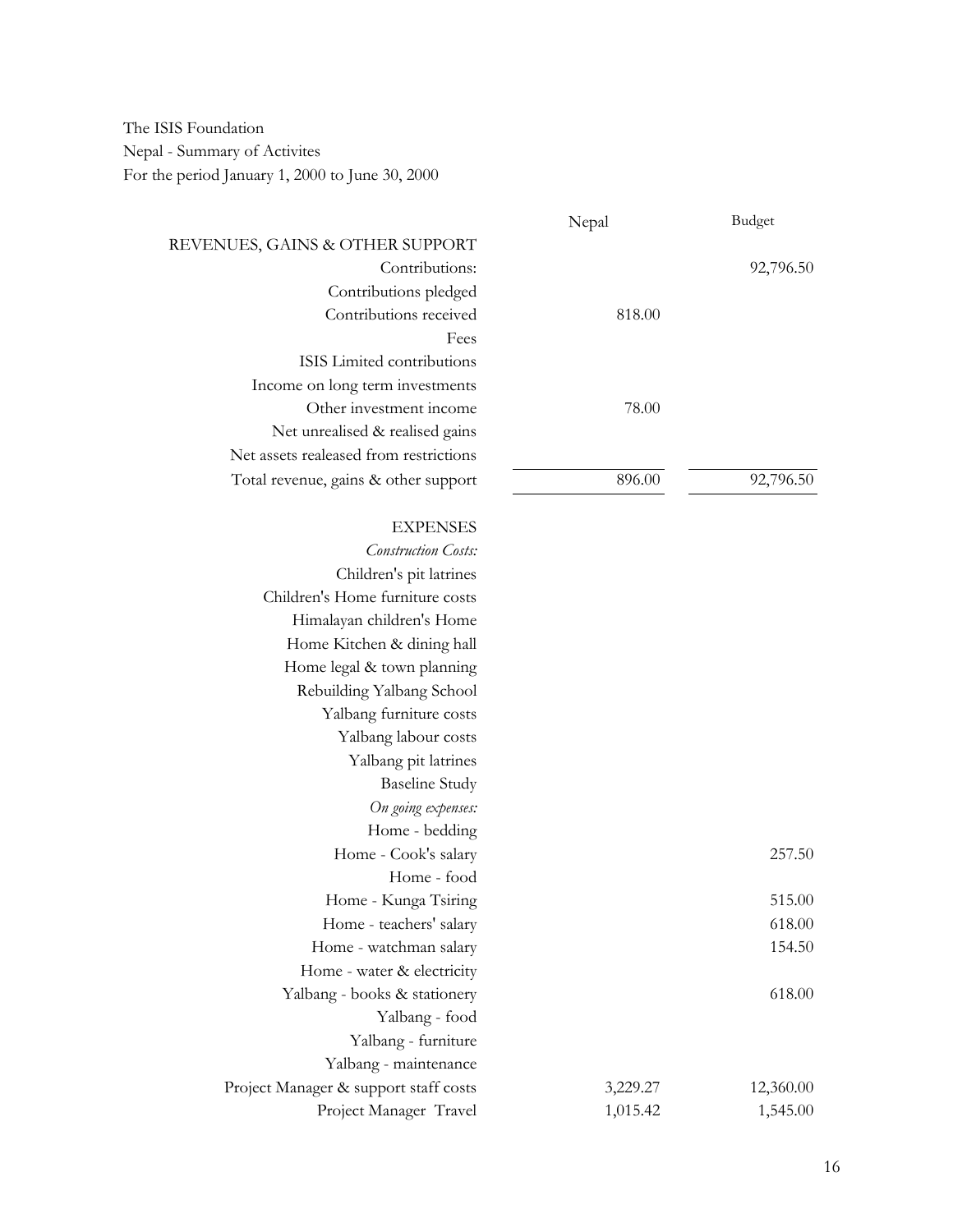| Physician/Health Worker costs                 | 542.75      | 16,480.00 |  |
|-----------------------------------------------|-------------|-----------|--|
| Physician Support staff costs                 |             | 5,871.00  |  |
| Physician Insurance & registration            |             | 257.50    |  |
| Physician Living costs & travel               |             | 3,090.00  |  |
| Pharmaceuticals/Diagnostics                   |             | 1,030.00  |  |
| Vehicles                                      |             |           |  |
| Management & General                          |             |           |  |
| <b>Bank Charges</b>                           |             |           |  |
| ISIS Limited administration costs             |             | 50,000.00 |  |
| Preliminary research and set-up costs         |             |           |  |
| Fund Raising                                  |             |           |  |
| Total expenses                                | 4,787.44    | 92,796.50 |  |
| Excess (deficiency) of revenues over expenses | $-3,891.44$ |           |  |
| Fund Balances, beginning of year              |             |           |  |
| <b>Interfund Transfers</b>                    |             |           |  |
| Fund Balances, end of year                    | $-3,891.44$ |           |  |
|                                               |             |           |  |

NOTE: Budget numbers are for 9 month period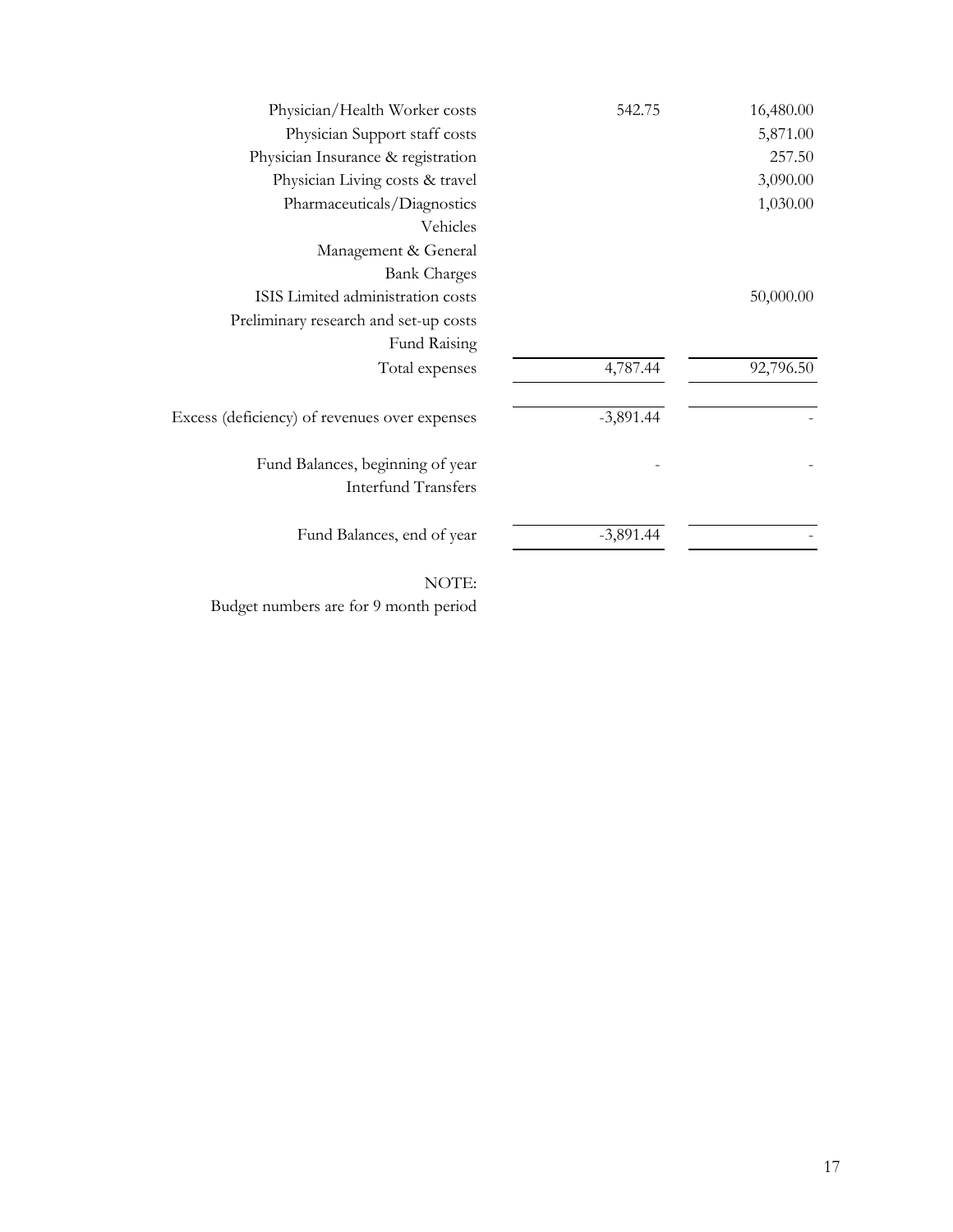The ISIS Foundation Uganda - Summary of Activites For the period January 1, 2000 to June 30, 2000

|                                        | Uganda   | <b>Budget</b> |
|----------------------------------------|----------|---------------|
| REVENUES, GAINS & OTHER SUPPORT        |          |               |
| Contributions:                         |          | 108,914.00    |
| Contributions pledged                  |          |               |
| Contributions received                 |          |               |
| Fees                                   |          |               |
| ISIS Limited contributions             |          |               |
| Income on long term investments        |          |               |
| Other investment income                | 338.00   |               |
| Net unrealised & realised gains        |          |               |
| Net assets realeased from restrictions |          |               |
| Total revenue, gains & other support   | 338.00   | 108,914.00    |
| <b>EXPENSES &amp; LOSSES</b>           |          |               |
| <b>Construction Costs:</b>             |          |               |
| CBHC Hall construction                 |          |               |
| Paediatric Ward - Intensive Care Unit  | 5,163.00 |               |
| Travel                                 | 3,682.33 |               |
| <b>Baseline Study</b>                  |          | 2,500.00      |
| On going expenses:                     |          |               |
| Aids Care Program                      |          | 7,725.00      |
| CBHC Fuel & transport                  | 150.93   | 3,090.00      |
| CBHC Health Eduction                   | 793.33   | 772.50        |
| CBHC Immunisation programme            |          | 2,060.00      |
| CBHC Income generating Projects        |          | 1,030.00      |
| <b>CBHC</b> Meetings                   |          | 772.50        |
| CBHC Programme Wages                   | 3,886.67 | 7,725.00      |
| CBHC Safe birthing kits                |          | 257.50        |
| CBHC Training of trainers              |          | 2,575.00      |
| CBHC Water & sanitation improvements   |          | 1,030.00      |
| Construction Manager's fee             |          |               |
| Medivac insurance                      |          | 51.50         |
| Paediatric ward annual expenses        |          | 1,000.00      |
| Registration & medical insurance       |          | 515.00        |
| Vehicle maintenance                    | 163.33   | 515.00        |
| Project Manager costs                  | 5,705.46 | 27,295.00     |
| Pharmaceuticals/Diagnostics            |          |               |
| Vehicles                               | 2,242.00 |               |
| Management & General                   |          |               |
| Depreciation                           |          |               |